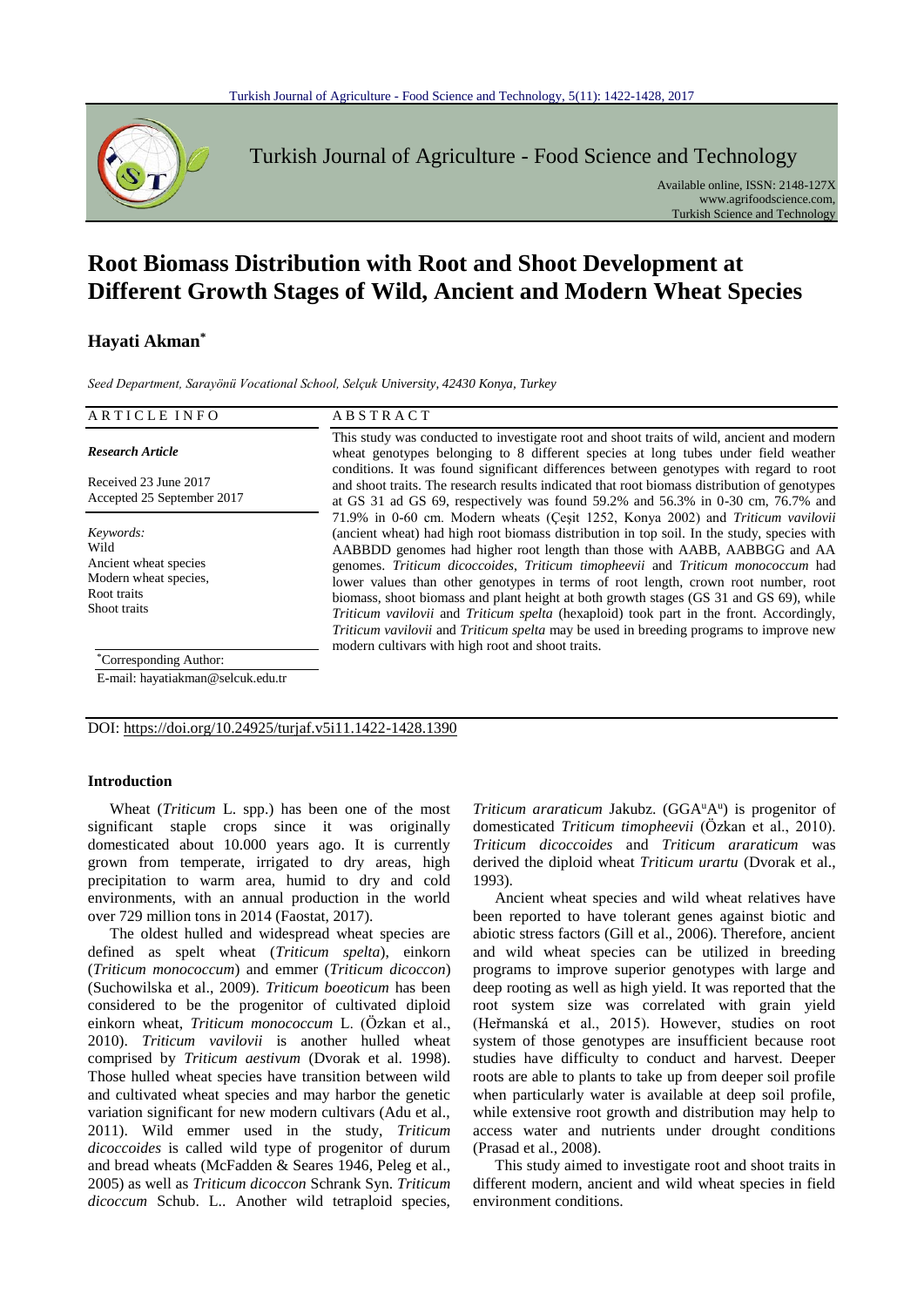## **Materials and Methods**

#### *Experimental Site, Soil and Weather Conditions*

This research was conducted in Central Anatolian conditions, Konya province, Turkey during 2014-2015 growing seasons. The research field is located at 38°15'58"N 32°24'23"E at altitude of 1061 above mean sea level. The soilless media as soil consisted of the mixture of peat (70%) and perlite (30%). The soil at the experimental area has a loam texture and is slightly acidic, high in organic matter, and calcareous. It is adequate for  $K_2O$ , Zn, and Cu and high for Mg. In addition,  $P_2O_5$  and Mn is found in the soil as very high.

The climate of the Konya can be defined as semiarid continental. In the region, monthly averages of meteorological data during the 2014-2015 experimental seasons and long term are given in Figure 1. According to the meteorological data in the region, there was 322.6 mm in the long term (1960-2014) and 582.2 mm (2014-2015) for rainfall, 11.7°C for the long-term temperature and 13.2°C for average annual temperature. In the research period (2014/11-2015/5) during about 7 months, rainfall was higher long term (245.1), with 321.4 mm. Temperatures from November 2014 to May 2015 were higher than the long-term mean, especially in December, January, February and March, which were 6.0, 1.7, 3.5 and 7.4°C, respectively, while the respective long-term averages were 1.8, 0.0, 1.5 and 5.9°C (Figure 1).

#### *Field Experiment and Plant Materials*

The experiment was designed according to randomized complete block design with three replications. Field soil was dug about 2 m by a backhoe. We used cylindrical PVC tubes about 200 cm in long and 12 cm in diameter during per growth stage (Figure 2). The tubes were replaced to soil in 2-meter depth. Seeds were sown on November 12, 2014. A plant seedling in each tube was grown. We used two local modern durum and bread wheat cultivars such as Çeşit 1252 (adapted to dry land), Konya 2002 (adapted to irrigated land) and six wild and domesticated wheats with different genome (Table 1). Çeşit 1252 for durum wheat (tetraploid wheat) and Konya 2002 for bread wheat (hexaploid wheat) that are modern wheats cultivated large areas in Middle Anatolia were used for comparing with the wild and ancient wheat species. Those wild and ancient wheats were supplied from USDA-ARS Germplasm Resources Information Network.

Plots were thoroughly watered before sowing in order to provide fully emergence. In spring, plants were watered with sprinkler irrigation system at stem elongation (GS 31). At sowing, the fertilizer, DAP (18% N, 46% P2O5) 130 kg ha–1 , was applied as top-dressed to all tubes. A fertilizer solution including 17.0 g urea (46% N), 3.5 ml humic acid for tubes was applied, followed through sprinkler irrigation system.



Figure 1 Precipitation (bars) and temperature (lines) in 2014-2015 (blue bars and lines) and the long term (54 years) mean (read bars and lines) in Konya Meteorology Station, Turkey.

|  | Table 1 Traits of wheat cultivars and relatives used in the study |  |  |  |
|--|-------------------------------------------------------------------|--|--|--|
|  |                                                                   |  |  |  |

| Genotypes                                              | Common Name              | Genome                             | Chromosome number       |
|--------------------------------------------------------|--------------------------|------------------------------------|-------------------------|
| Triticum turgidum L. subsp. dicoccon (Schrank) Thell.  | Domesticated emmer wheat | $A^{\mathrm{u}}A^{\mathrm{u}}BB$   | $2n=4x=28$ ; tetraploid |
| Triticum aestivum L. subsp. spelta (L.) Thell.         | Spelt wheat              | $A^{\mathrm{u}}A^{\mathrm{u}}BBDD$ | $2n=6x=42;$ hexaploid   |
| Triticum vavilovii Jakubz                              | Vavilov wheat            | $A^uA^u$ BBDD                      | $2n=6x=42;$ hexaploid   |
| Triticum timopheevii Zhuk. subsp. timopheevii          | Timopheev's wheat        | $A^uA^uGG$                         | $2n=4x=28$ ; tetraploid |
| Triticum turgidum L. subsp. dicoccoides Thell.         | Wild emmer               | $A^{\mathrm{u}}A^{\mathrm{u}}BB$   | $2n=4x=28$ ; tetraploid |
| Triticum monococum subsp. monococcum                   | Domesticated einkorn     | $A^u A^u$                          | $2n=2x=14; diploid$     |
| Triticum aestivum L. subsp. aestivum (Konya 2002)      | Bread wheat              | $A^{\mathrm{u}}A^{\mathrm{u}}BBDD$ | $2n=6x=42;$ hexaploid   |
| Triticum turgidum L. subsp. durum (Desf.) (Çeşit 1252) | Durum wheat              | $A^{\mathrm{u}}A^{\mathrm{u}}BB$   | $2n=4x=28$ ; tetraploid |
|                                                        |                          |                                    |                         |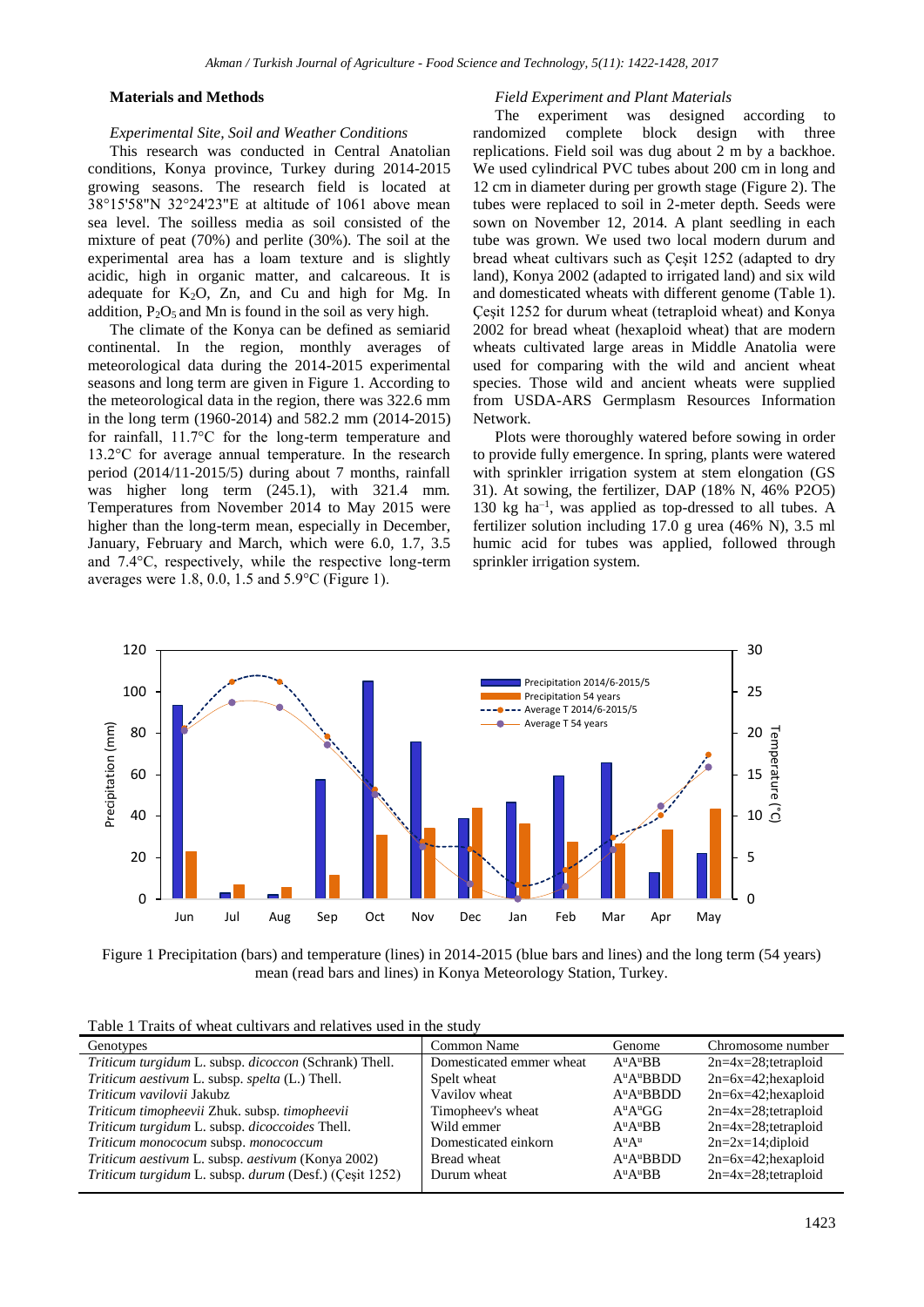#### *Measurement and Harvesting*

Measurement and counting of roots were made at stages of GS 31 (beginning of stem elongation; May 2, 2015) and GS 69 (complete of anthesis; post flowering; May 31, 2015) (Zadoks et al., 1974). Root media with nylon cover was taken out from PVC tubes and then nylon cover was cut (Figure 3). Roots were washed with pressurized water and then root length was measured as maximum root length of the longest root on a flat. Collected roots were divided to 0-30 cm, 30-60 cm, 60-90 cm, 90-120 cm and remaining part of root above 120 cm. Percentage of root biomass distribution per root length was determined by dry biomass weight. Roots and shoots were dried in a forced oven at 80°C for 48 hours to record root and shoot biomass.

#### *Statistical Analysis*

The data were analyzed according to the randomized complete block model of ANOVA. Differences between means were assessed with the Least Significant Difference (LSD) test at P=0.01 or 0.05 levels of significance. Statistical analyses were performed using the MSTAT-C statistical software package (Mstatc, 1991). Normality test was used to determine if data set is well-modeled by a normal distribution at MINITAB statistical program (Minitab, 2010). Transformation was performed to percentage data of root biomass distribution in only 0-120 cm of root length due to a non-normal distribution data according to normality test (P<0.005).

#### **Results and Discussion**

*Root length, root biomass, root/shoot ratio, root/total biomass ratio and crown root number*

Root length of genotypes in stem elongation stage (GS 31) ranged from 113.3 cm (*Triticum dicoccon*) to 190.3 cm (*Triticum spelta*) (Table 2). Konya 2002, *Triticum vavilovii* and *Triticum spelta* had higher root length than other genotypes. Root length has been observed to reach up to 2 m in soil (Hoad et al., 2001). Palta et al. (2011) reported that vigorous root system with root biomass in early growth stage ensures to take up more water, which maintains faster leaf and shoot development. According to study, wheat species with ABD genome (hexaploid) possessed higher root length in beginning of stem elongation than other wheat species.

Barraclough et al. (1991) reported that plants with longer height had greater root length. Here, their finding is not always consistent with the research result. *Triticum vavilovii* and *Triticum spelta* with taller plant height had longer root length at GS 31, while Konya 2002 with shorter plant height included the same group in terms of root length with *Triticum vavilovii* and *Triticum spelta*.

Root biomass at GS 31 varied between 0.82 (*Triticum dicoccoides*) to 4.29 g (*Triticum dicoccon*), while root biomass at GS 69 was 1.47 (*Triticum timopheevii*) to 6.40 g (*Triticum spelta*) (Figure 5). Root biomass generally increased in genotypes except for *Triticum dicoccon*. Drop in root biomass between GS 31 and GS 69 may have occurred since loss in root biomass was more than increase in it. In both growth stage, ancient wheats, *Triticum vavilovii* and *Triticum spelta* had very high root biomass, however *Triticum dicoccoides*, *Triticum*  *timopheevii* and *Triticum monococcum* possessed lower root biomass than other genotypes. Barraclough and Leigh (1984) showed that root length and weight of winter wheat increased fast up to flowering stage. According to the results acquired through this study, increase rate in root biomass between GS 31 and GS 69 was great in *Triticum vavilovii* (53.1%), *Triticum spelta* (62.9%), *Triticum dicoccoides* (103.7%), modern wheats, *Triticum durum* (Çeşit 1252, 125.3%) and *Triticum aestivum* (Konya 2002, 100.0%), however root biomass decreased slightly in domesticated emmer wheat, *Triticum dicoccon* (-8.6%). These modern wheats in GS 69 emerged the same group in the forefront with *Triticum vavilovii* and *Triticum spelta* with respect to root biomass.



Figure 2 PVC tubes were replaced to 200 cm depth in soil under field environmental conditions. Plants are at stem elongation stage in 2015 May.



Figure 3 Roots were washed on sieve after nylon bag were removed from root media

Root/shoot ratio for species ranged from 0.25 (*Triticum monococcum*) to 0.80 (Çeşit 1252) in GS 31 and 0.11 (*Triticum timopheevii*) to 0.33 (Konya 2002) in GS 69 (Figure 5). These finding clearly demonstrated that root/shoot ratio was highly great in GS 31 compared to GS 69. Song et al., (2009) showed there is important and negative relation between grain yield and root: shoot ratio, which basically specified by root rather than shoot. Fang et al. (2011) indicated that the modern cultivar with lower root: shoot ratio had a higher grain yield than an old landrace cultivar. The current study showed that in both growth stages, modern wheats, Konya 2002, Çeşit 1252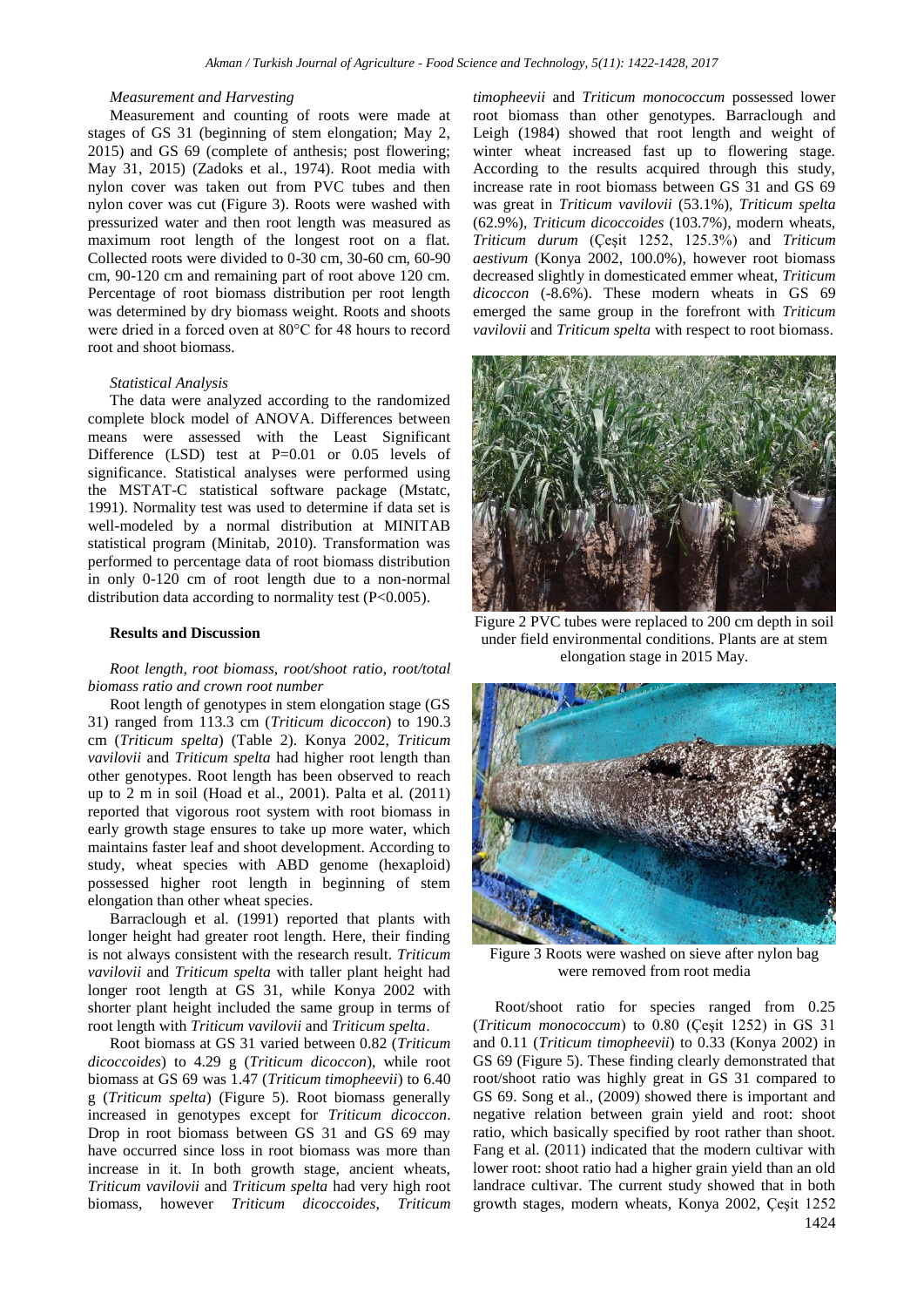and as well as, *Triticum spelta* and *Triticum dicoccon* had higher value than other with respect to root/shoot and root/total biomass ratio.

Root/total biomass ratio varied 20.1 (*Triticum monococcum*) to 44.4% (Çeşit 1252) at GS 31 and 10.7 (*Triticum timopheevii*) to 32.9% (Konya 2002) at GS 69 (Figure 5). These results indicated in the both growth stages, *Triticum vavilovii*, *Triticum timopheevii* and *Triticum dicoccoides* had lower value than other genotypes.

Crown root number per plant widely varied in different wheat species, ranging from 29.3 to 83.3 at GS 31 and 62.0 to 122.0 in GS 69 (Figure 5). Saengwilai et al. (2011) reported that the crown root is significant for capturing resources in soil during vegetative growth after the first few weeks and still important during reproductive development. They further demonstrated that genotypes with low crown root number had 45% greater rooting depth in low-N soils than genotypes with high crown root. A previous study reported to vary crown root number and root size under Zn deficient conditions (Mori et al., 2016). Gao and Lynch (2016) indicated that low crown root number in maize improves drought tolerance by increasing rooting depth and water acquisition from the subsoil. In current study, *Triticum dicoccoides* and *Triticum timopheevii* had low crown root number, however in both growth stages, *Triticum spelta*, *Triticum dicoccon* and Konya 2002 had high crown root number.

## *Root Biomass Distribution (RBD)*

The results of variance analysis for the root biomass distribution (RBD) are given in Table 3. The differences between wheat genotypes at 0–30 cm and 0–60 cm in root lengths in both growth stages were regarded considerable as P<0.01, while RBD in 0–90 cm and 0–120 cm of root lengths at GS 69 and GS 31 were important as P<0.05 and P<0.01, respectively. In the study, average RBD in root length of genotypes at GS 31 was found 59.2% in 0-30 cm, 76.7% in 0-60 cm, 90.0% in 0-90 cm and 97.5% in 0- 120 cm, however at GS 69, it was 56.3% in 0-30 cm, 71.9% in 0-60 cm, 83.7% in 0-90 cm and 96.0% in 0-120 cm. The results showed RBD in top soil was greater at GS 31 than GS 69. RBD in top soil can change due to that root length gave rise to at GS 69 or root biomass in top soil increased more than biomass in depth. At GS 31, *Triticum dicoccon* had greater RBD (Figure 4). At GS 69,

cultivars, Konya 2002, Çeşit 1252 and *Triticum vavilovii* had higher RBD, but *Triticum monococcum* and *Triticum spelta* had lower RBD. Similarly, Miralles et al. (1997) and Ford et al. (2006) reported significant differences in root biomass among cultivars in 0-30 cm. In top layer the genotype with greater root biomass is particularly more sensitive to drought (Ma et al., 2008) and may be advantage for capturing more water in adequately watered condition. Several researchers reported to be 65% of root biomass of wheat and barley in 0-30 cm top soil layer (Gregory et al. 1978), significant amount of root biomass at 0-60 cm (Hurd and Spartt, 1975, Lotfollahi, 2010), 50% in 0-20 cm (Morita et al., 1993), 75% in 0-60 cm at GS 92 under well watering condition (Zhang and Hu, 2013), 70% in 0-30 cm (Gale and Grigal, 1987).

According to the study, 76.7% and 71.9% of average root biomass at GS 31 and GS 69, respectively were found 0-60 cm. Zhang et al. (2004) reported that 10% of root in below 1 meter of soil, however, the results revealed 10% at GS 31 and 16.3% at GS 69 of average root biomass was found below 90 cm of root length.

## *Plant Height, Shoot Biomass, Tiller Number and Crown Root Number Per Tiller*

Plant height varied between 30.3 (*Triticum dicoccoides*) and 55.0 cm (*Triticum spelta*) in GS 31, however, 73.0 cm (*Triticum dicoccon*) and 124.0 cm (*Triticum spelta*) in GS 69 (Figure 5). At the both growth stages, *Triticum spelta* had the tallest plant height. Plant height of wheat species generally grew as twice as between GS 31 and GS 69, while that of *Triticum dicoccoides* increased highly from 30.3 to 96.3 cm about three-fold.

Shoot biomass of wheat species ranged from 2.1 (*Triticum dicoccoides*) to 8.2 g (*Triticum vavilovii*) at GS 31 (Figure 5). At GS 69, minimum and maximum shoot biomass obtained from 13.3 g (*Triticum dicoccoides*) and 31.4 g (*Triticum spelta*), respectively (Figure 5). Previous studies reported that shoot and root growth were significantly correlated (Wang and Below, 1992; Bertholdsson and Brantestam, 2009; Miralles et al., 1997). At both growth stages, *Triticum vavilovii* and *Triticum spelta* had high shoot biomass, while *Triticum dicoccoides*, *Triticum timophevi* and *Triticum monococcum* had low shoot biomass.

| Table 2 Root length, tiller number and crown root number at GS 31 plant growth stage of ancient, wild and modern |  |  |  |  |  |
|------------------------------------------------------------------------------------------------------------------|--|--|--|--|--|
| wheats                                                                                                           |  |  |  |  |  |

| Genotypes             | Root length (cm)   | Tiller number /plant     | Crown roots/tiller |  |
|-----------------------|--------------------|--------------------------|--------------------|--|
| T.vavilovii           | $180.3^{a**}$      | $27.3$ $\mathrm{c}^{**}$ | $1.44b***$         |  |
| T. spelta             | 190.3 <sup>a</sup> | $75.0^{\rm a}$           | $1.13$ bc          |  |
| T. dicoccon           | $113.3^{\circ}$    | $33.0^{bc}$              | $2.25^{\rm a}$     |  |
| <i>T. dicoccoides</i> | 132.7 <sup>c</sup> | 47.0 <sup>b</sup>        | $1.21^{bc}$        |  |
| T. timopheevii        | 143.7 <sup>b</sup> | $20.3^\circ$             | 0.72 <sup>c</sup>  |  |
| T. monococcum         | $133.3^{bc}$       | 34.3 <sup>bc</sup>       | $2.43^{\rm a}$     |  |
| Cesit 1252            | $122.2^{bc}$       | 44.3 <sup>b</sup>        | $1.43^{b}$         |  |
| Konya 2002            | $172.3^{\rm a}$    | 25.7 <sup>c</sup>        | 1.51 <sup>b</sup>  |  |
| Mean                  | 148.5              | 38.4                     | 1.52               |  |
| <b>LSD</b>            | 24.5               | 15.7                     | 0.57               |  |
| CV(%)                 | 15.7               | 16.8                     | 15.5               |  |
| ** $P<0.01$           |                    |                          |                    |  |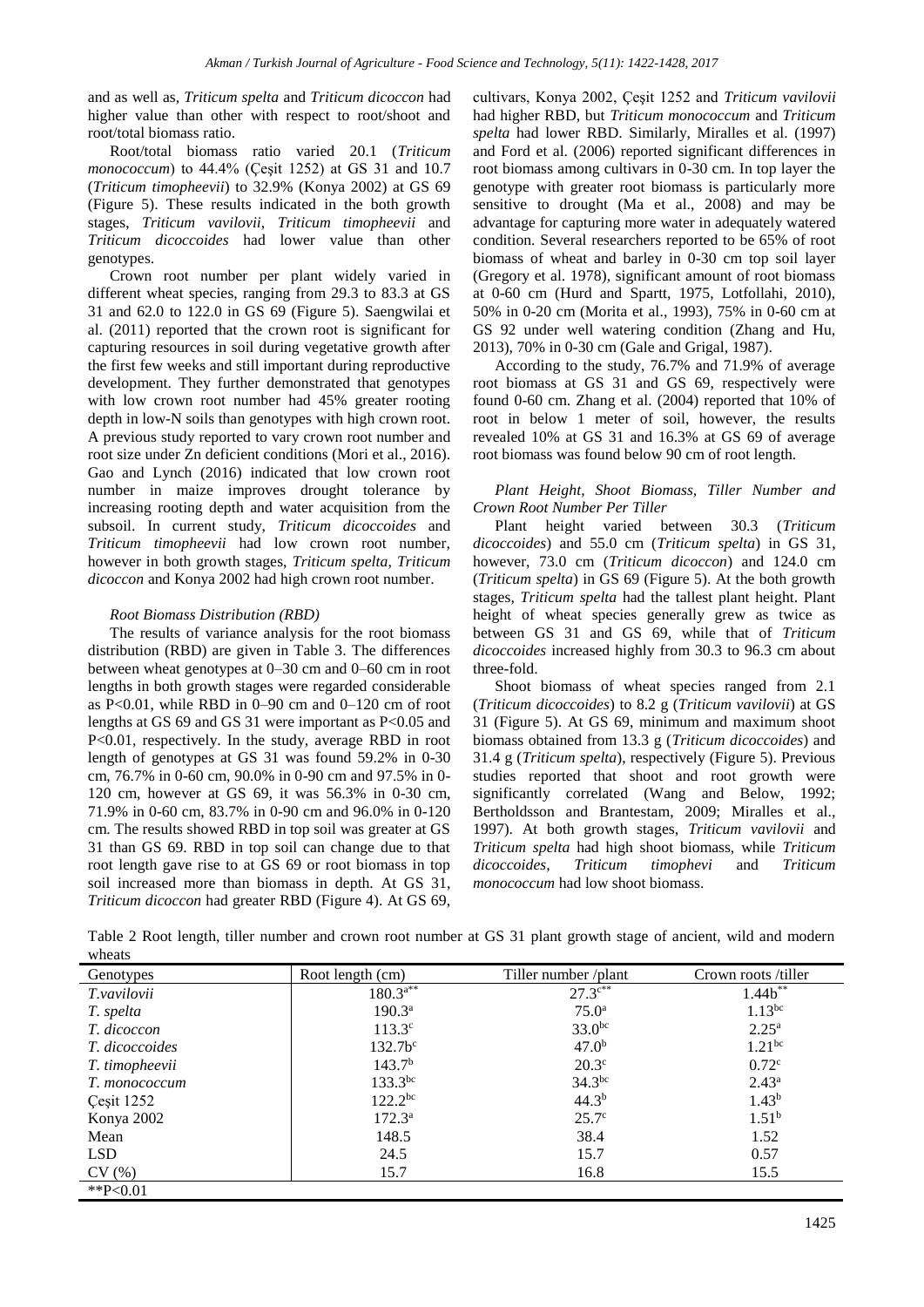| °                 | ۔<br>$0-30$ cm    |                       | $0-60$ cm           |                   | $0-90$ cm                   |                    | $0-120$ cm         |                       |
|-------------------|-------------------|-----------------------|---------------------|-------------------|-----------------------------|--------------------|--------------------|-----------------------|
| Genotypes         | GS 31             | GS 69                 | GS 31               | GS 69             | GS 31                       | GS 69              | GS 31              | GS 69                 |
| T.vavilovii       | $60.8^{b**}$      | $67.3^{\text{abc}**}$ | $73.2^{bc**}$       | $77.6^{a**}$      | $84.3^{\overline{c}d^{**}}$ | $85.6^{ab*}$       | $97.4^{bc**}$      | $94.3^{bc*}$          |
| T. spelta         | 59.3 <sup>b</sup> | 47.8 <sup>d</sup>     | $75.2^{bc}$         | $62.1^{b}$        | 86.3bcd                     | $75.5^\circ$       | $93.0^{\circ}$     | $91.3^{\circ}$        |
| T. dicoccon       | 71.8 <sup>a</sup> | 54.3 <sup>bcd</sup>   | 87.8 <sup>a</sup>   | $68.6^{ab}$       | 97.3 <sup>a</sup>           | 83.9 <sup>ab</sup> | $100.0^{\rm a}$    | 97.9 <sup>ab</sup>    |
| T. dicoccoides    | 60.9 <sup>b</sup> | 46.4 <sup>d</sup>     | 76.1 <sup>bc</sup>  | $73.6^{ab}$       | 98.4 <sup>a</sup>           | 81.1 <sup>bc</sup> | $100.0^{\rm a}$    | $98.3^{a}$            |
| T. timopheevii    | 57.0 <sup>b</sup> | 49.8 <sup>cd</sup>    | 84.4 <sup>ab</sup>  | $66.4^{ab}$       | 96.1 <sup>a</sup>           | $81.7^{bc}$        | 99.0 <sup>ab</sup> | $96.0^{ab}$           |
| T. monococcum     | $45.8^\circ$      | $43.6^{\rm d}$        | 70.7 <sup>c</sup>   | $67.8^{ab}$       | 90.6 <sup>abc</sup>         | $85.7^{ab}$        | $99.1^{ab}$        | $98.2^{ab}$           |
| Çeşit 1252        | 59.7 <sup>b</sup> | 71.9 <sup>a</sup>     | 76.5 <sup>abc</sup> | 79.2ª             | $94.1^{ab}$                 | 88.7 <sup>a</sup>  | $99.2^{ab}$        | $96.6^{ab}$           |
| Konya 2002        | 58.3 <sup>b</sup> | $69.1^{ab}$           | $69.4^\circ$        | 80.3 <sup>a</sup> | 79.9 <sup>d</sup>           | 87.3 <sup>ab</sup> | $92.0^\circ$       | $95.3$ <sup>abc</sup> |
| Mean              | 59.2              | 56.3                  | 76.7                | 71.9              | 90.0                        | 83.7               | 97.5               | 96.0                  |
| <b>LSD</b>        | 10.5              | 17.5                  | 11.7                | 15.4              | 8.5                         | 6.5                | 8.0                | 4.0                   |
| CV(%)             | 7.29              | 12.78                 | 6.25                | 8.82              | 3.84                        | 4.42               | 3.95               | 2.38                  |
| **P<0.01, *P<0.05 |                   |                       |                     |                   |                             |                    |                    |                       |

Table 3 Root biomass distribution (0-30, 0-60, 0-90, 0-120 cm lengths), root length, tiller number and crown roots/tiller in different growth stages of ancient, wild and modern wheats.



Figure 4 Root biobiomass distribution in 0-30 cm, 30-60 cm, 60-90 cm, 90-120 cm and >120 cm root length

At GS 31, tiller number per plant changed between 20.3 (*Triticum timopheevii*) and 75.0 (*Triticum spelta*). *Triticum monococcum* (2.43) had high crown root number per tiller and *Triticum timophevii* (0.72) had minimum crown root number (Table 2). Manske and Vlek (2002) indicated that there was a positive relation between root number and tiller number. Tiller number in bread wheat reached maximum level after emerging about 60-70 days and then continued to decrease in tiller number up to flowering (Kılınç, 1989). The study results showed that *Triticum timopheevii*, *Triticum vavilovii* and Konya 2002 had lower tiller number per plant than other genotypes.

## **Conclusions**

This work aimed to investigate root biomass distribution with root and shoot traits at different growth stages, including 8 different wheat species. Research

results indicated that a large amount of root biomass was collected in the 0-60 cm root depth with 76.7% at GS 31 and 71.9% at GS 69. Average root proportion in total biomass was 59.2% at GS 31 and 56.3% at GS 69. Shoot biomass had higher than root growth between GS 31 and GS 69. Root length of genotypes at long tube reached about 190.0 cm. In addition, it was found that *Triticum vavilovii* and *Triticum spelta* had generally high value in terms of root length, crown root number, root biomass, shoot biomass and plant height at GS 31 and GS 69, conversely *Triticum dicoccoides*, *Triticum timopheevii* and *Triticum monococcum* indicated low value. Those ancient wheat species are also considered to tolerant bioatic and abioitic stress conditions. In conclusion, *Triticum vavilovii* and *Triticum spelta* with high root and shoot traits may be evaluated for new modern cultivar improvement with superior root and shoot traits as well as tolerant to stress factors in breeding programs.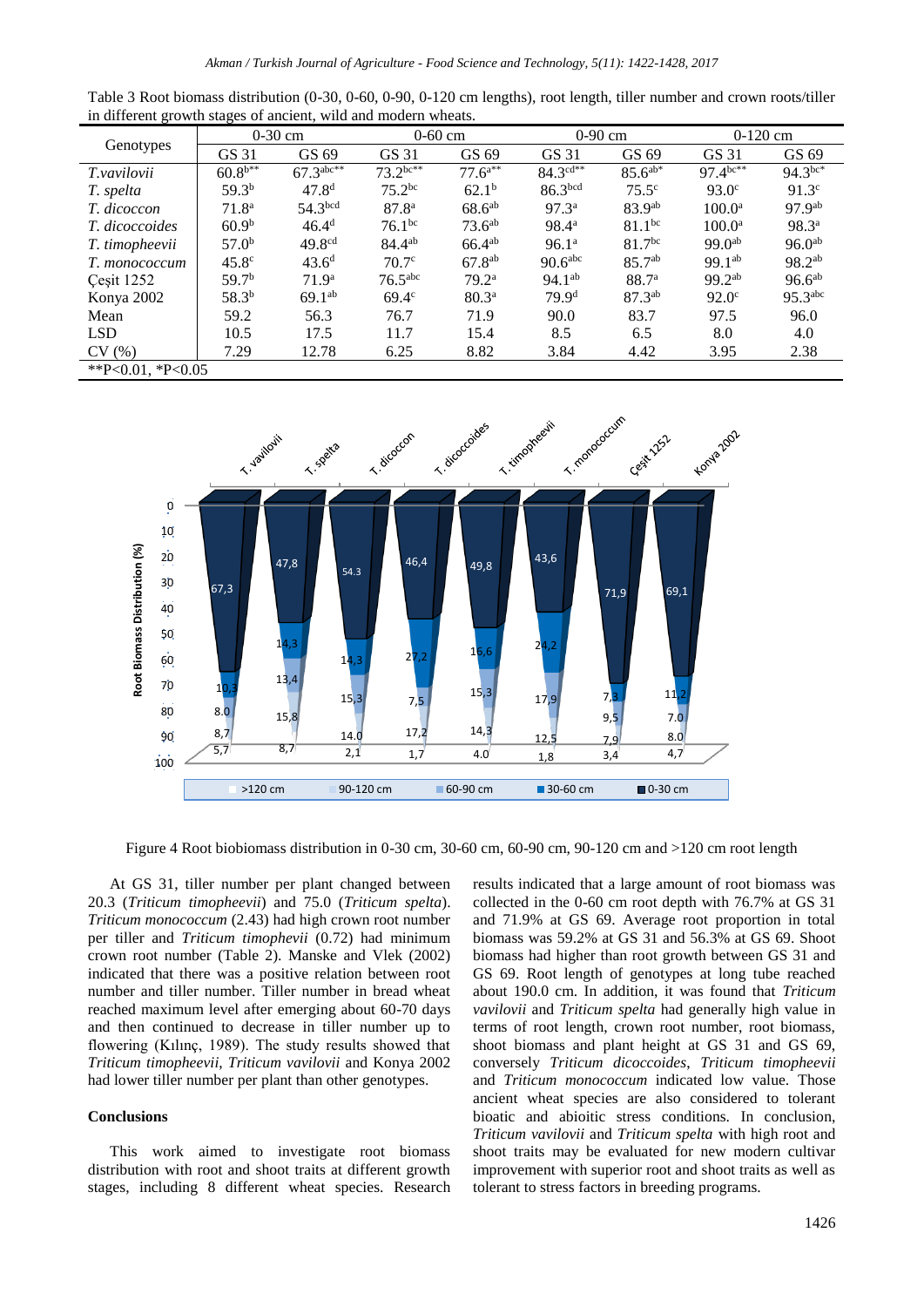

height in different growth stages of wild, ancient and modern wheat species. Bars with the same letter (s) are not significantly different at P<0.01 according to the least significant difference (LSD) test. CV is the coefficient of variance.